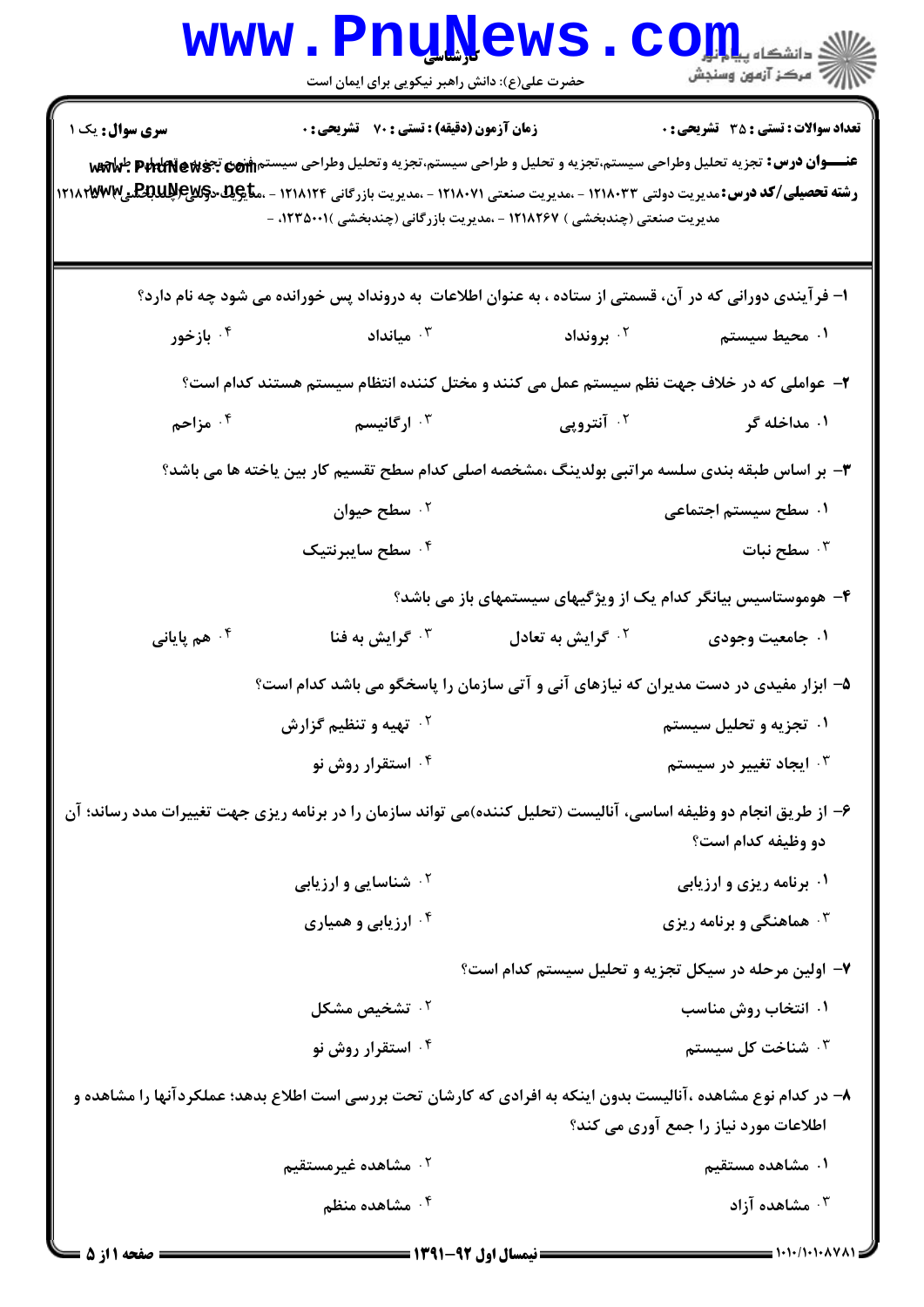| <b>WWW .</b>                                                                                                                                                                    | <b>Luñile</b> me<br>حضرت علی(ع): دانش راهبر نیکویی برای ایمان است                                                                                                                                                                                               |                                                                           | د دانشکاه پیا با بار<br>رآ مرڪز آزمون وسنڊش             |  |  |
|---------------------------------------------------------------------------------------------------------------------------------------------------------------------------------|-----------------------------------------------------------------------------------------------------------------------------------------------------------------------------------------------------------------------------------------------------------------|---------------------------------------------------------------------------|---------------------------------------------------------|--|--|
| <b>سری سوال : ۱ یک</b><br><b>رشته تحصیلی/کد درس:</b> مدیریت دولتی ۱۲۱۸۰۳۳ - ،مدیریت صنعتی ۱۲۱۸۰۷۱ - ،مدیریت بازرگانی ۱۲۱۸۱۲۴ - ،م <del>تاچها چاپکاپللاپاچاپ</del> لاپاپاپا<br>. | زمان آزمون (دقیقه) : تستی : 70 قشریحی : 0<br>عنـــوان درس: تجزيه تحليل وطراحي سيستم،تجزيه و تحليل و طراحي سيستم،تجزيه وتحليل وطراحي سيستم <sub>الل</sub> ثون تجهيهه PriuNew بالمس<br>- ،مدیریت صنعتی (چندبخشی ) ۱۲۱۸۲۶۷ - ،مدیریت بازرگانی (چندبخشی )۰۰۱۱۲۳۵۰۰۱ |                                                                           | <b>تعداد سوالات : تستی : 35 - تشریحی : 0</b>            |  |  |
|                                                                                                                                                                                 | ۹– مرتب کردن اطلاعات در گروههای مختلف بر طبق یک روش منطقی و عقلایی از پیش تعیین شده ، چه نام دارد؟                                                                                                                                                              |                                                                           |                                                         |  |  |
| ۰۴ برنامه ریزی                                                                                                                                                                  | نمودار $\cdot$ ۳                                                                                                                                                                                                                                                | ۰۲ جدول بندی                                                              | ۰۱ طبقه بندی                                            |  |  |
| ∙۱− در کدام نوع نمودار اطلاعات بصورت ۳ بعدی نمایش داده می شود و در مواردی بکار می رود که بیش از دو متغیر موجود<br>باشد؟                                                         |                                                                                                                                                                                                                                                                 |                                                                           |                                                         |  |  |
| ۰۴ نمودار دایره ای                                                                                                                                                              | ۰ <sup>۳</sup> نمودارفضایی                                                                                                                                                                                                                                      | ۰ <sup>۲</sup> نمودارستونی                                                | ۰۱ نمودار خطی                                           |  |  |
|                                                                                                                                                                                 | 11- «هرگاه در دو یا چند مورد، فقدان عاملی، عدم وجود پایداری را به دنبال داشته باشد، می توان گفت که آن پدیدار ، معلول<br>۰ <sup>۲</sup> قانون توافق منفی<br>۰ <sup>۴</sup> قانون متد ترکیبی                                                                      | آن عامل است» بیانگر کدام یک از انواع قوانین طرق اثبات منطقی است؟          | ۰۱ قانون توافق مثبت<br>۰ <sup>۳</sup> قانون همبستگی خطی |  |  |
|                                                                                                                                                                                 |                                                                                                                                                                                                                                                                 | ۱۲– در تجزیه و تحلیل اطلاعات کدام روش دارای درجه اعتبار بالاتر خواهد بود؟ |                                                         |  |  |
| ۰۴ چهارسل                                                                                                                                                                       | ۰۳ گروه واحد                                                                                                                                                                                                                                                    | ۰ <sup>۲</sup> دو گروه بعد                                                | ۰۱ دو گروه قبل و بعد                                    |  |  |
|                                                                                                                                                                                 | ۱۳- زمانی که کاهش یا افزایش در یک عامل سبب افزایش یا کاهش در عامل دیگر بشود همبستگی بین آن دو عامل از چه                                                                                                                                                        |                                                                           | نوعی می باشد؟                                           |  |  |
|                                                                                                                                                                                 | <sup>۲.</sup> همبستگی خطی و معکوس                                                                                                                                                                                                                               |                                                                           | ۰۱ همبستگی خطی و مستقیم                                 |  |  |
|                                                                                                                                                                                 | ۰ <sup>۴</sup> همبستگی چندمتغیره                                                                                                                                                                                                                                |                                                                           | همبستگی غیرخطی $\cdot^{\mathtt{w}}$                     |  |  |
| ۱۴- وجود امکانات فنی،تخصصی و مالی برای اجرای پیشنهادات بیانگر کدام ویژگی زیر در مرحله نتیجه گیری و ارائه راه حل از<br>مراحل تجزیه و تحلیل سیستم می باشد؟                        |                                                                                                                                                                                                                                                                 |                                                                           |                                                         |  |  |
| ۰ <sup>۴</sup> مطابقت با قوانین                                                                                                                                                 | همخوانی با برنامه $\cdot$ ۳                                                                                                                                                                                                                                     | ۰ <sup>۲</sup> قابلیت اعمال                                               | ۰۱ فهرست اجرا                                           |  |  |
| ۱۵– در کدام روش، نظام قدیم از تاریخ معینی کنارگذاشته می شود و  نظام جدید جایگزین آن می گردد؟                                                                                    |                                                                                                                                                                                                                                                                 |                                                                           |                                                         |  |  |
| ۰ <sup>۴</sup> روش آزمایشی                                                                                                                                                      | روش تدریجی $\cdot^{\mathsf{v}}$                                                                                                                                                                                                                                 | ۰ <sup>۲</sup> روش موازی                                                  | ۰۱ روش یکباره                                           |  |  |
| ۱۶- از نظر هنری مینتز برگ ، کدام بخش برکار واحدها نظارت می کند و فعالیتهای آنها را هماهنگ می سازد؟                                                                              |                                                                                                                                                                                                                                                                 |                                                                           |                                                         |  |  |
| ۰ <sup>۴</sup> ستاد فنی                                                                                                                                                         | ۰ <sup>۳</sup> مدیریت میانی                                                                                                                                                                                                                                     | ۰ <sup>۲</sup> بخش عملیاتی                                                | ۱. مديريت عالي                                          |  |  |
|                                                                                                                                                                                 |                                                                                                                                                                                                                                                                 |                                                                           |                                                         |  |  |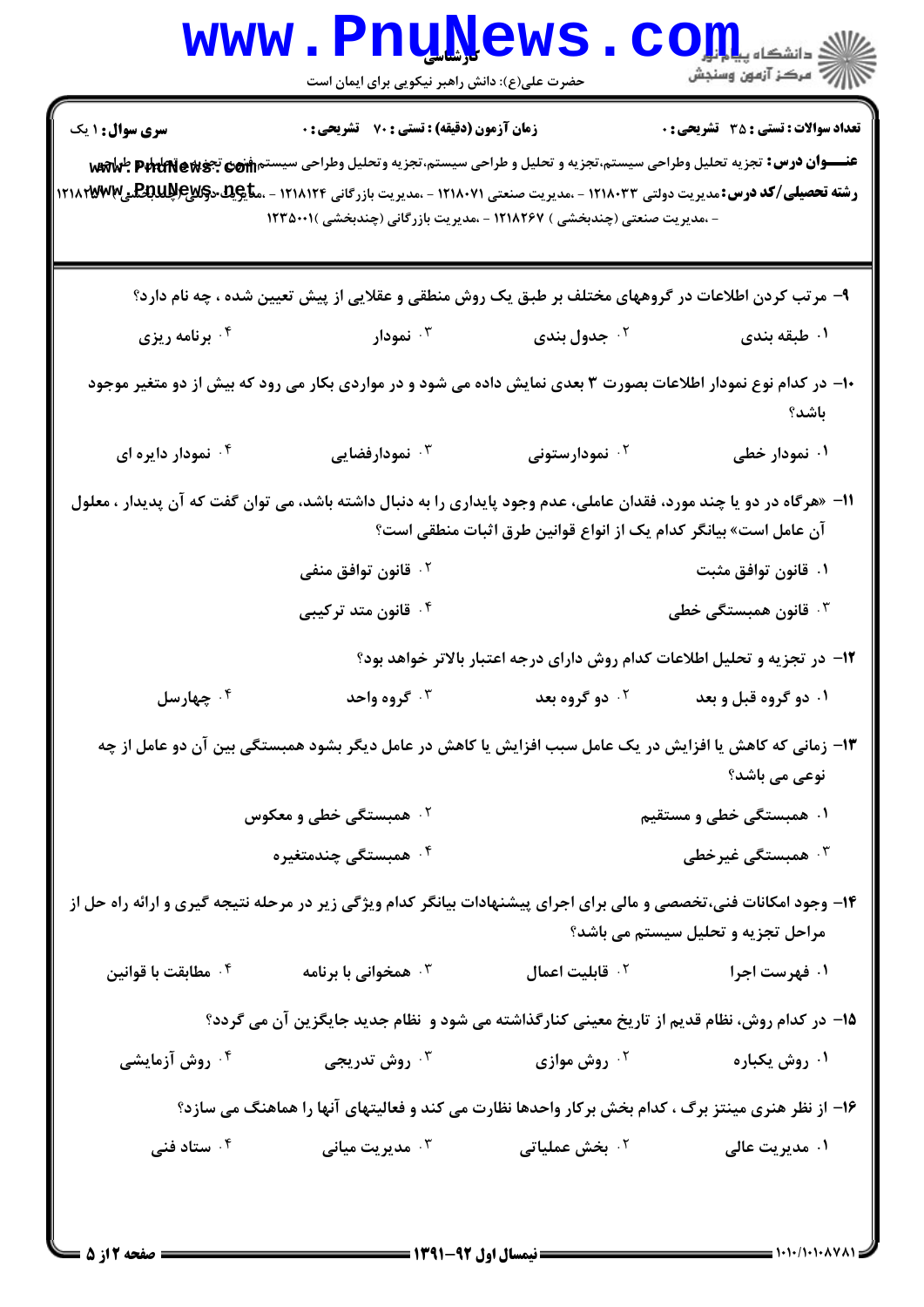|                                                                                                                  | www.PnuNews.<br>حضرت علی(ع): دانش راهبر نیکویی برای ایمان است                                                                                                                                                                                                                                                                                                                                               |                                      | اللاد دانشکاه پیام <mark>رو</mark> ل<br>الل <sup>ن</sup> گ مرکز آزمون وسنجش    |  |  |  |
|------------------------------------------------------------------------------------------------------------------|-------------------------------------------------------------------------------------------------------------------------------------------------------------------------------------------------------------------------------------------------------------------------------------------------------------------------------------------------------------------------------------------------------------|--------------------------------------|--------------------------------------------------------------------------------|--|--|--|
| <b>سری سوال : ۱ یک</b>                                                                                           | زمان آزمون (دقیقه) : تستی : 70 گشریحی : 0<br>عنـــوان درس: تجزيه تحليل وطراحي سيستم،تجزيه و تحليل و طراحي سيستم،تجزيه وتحليل وطراحي سيستم <sub>اللّ</sub> زي تجزيهج بوليلها بالسبابيج<br><b>رشته تحصیلی/کد درس:</b> مدیریت دولتی ۱۲۱۸۰۳۳ - ،مدیریت صنعتی ۱۲۱۸۰۷۱ - ،مدیریت بازرگانی ۱۲۱۸۱۲۴ - ،م <del>تاچک دکیکاچکلیکلیک</del><br>- ،مدیریت صنعتی (چندبخشی ) ۱۲۱۸۲۶۷ - ،مدیریت بازرگانی (چندبخشی )۰۰۱۱۳۵۰۱۱ |                                      | <b>تعداد سوالات : تستی : 35 تشریحی : 0</b>                                     |  |  |  |
|                                                                                                                  | ۱۷– در سازمان نظام پزشکی یا ستاد خدمات کامپیوتری مبنای سازماندهی و تقسیم کار بر چه اساسی می باشد؟                                                                                                                                                                                                                                                                                                           |                                      |                                                                                |  |  |  |
|                                                                                                                  | <sup>۲ .</sup> سازمان بر مبنای وظیفه                                                                                                                                                                                                                                                                                                                                                                        |                                      | ۰۱ سازمان بر مبنای تعداد                                                       |  |  |  |
|                                                                                                                  | ۰ <sup>۴</sup> سازمان بر مبنای نوع عملیات                                                                                                                                                                                                                                                                                                                                                                   | ۰ <sup>۳</sup> سازمان بر مبنای محصول |                                                                                |  |  |  |
|                                                                                                                  | ۱۸− این نوع سازماندهی ساختی موقت، فی البداهه و استعجالی دارد و برای رسیدن به هدف معینی بدون طرح ونقشه قبلی                                                                                                                                                                                                                                                                                                  |                                      | بوجود می آید؟                                                                  |  |  |  |
| ۰۴ ترکیبی                                                                                                        | استریسی $\cdot$                                                                                                                                                                                                                                                                                                                                                                                             | ۰ <sup>۲</sup> ادهوکراسی             | ۰۱ مدولار                                                                      |  |  |  |
|                                                                                                                  | ۱۹- روابط گروهی در کدام نوع ساختار مورد تأکید قرار می گیرد؟                                                                                                                                                                                                                                                                                                                                                 |                                      |                                                                                |  |  |  |
| ۰ <sup>۴</sup> سازمان پروژه ای                                                                                   | لىلارمان مدولار $\cdot^{\mathtt{w}}$                                                                                                                                                                                                                                                                                                                                                                        | <sup>۰۲</sup> سازمان ماتریسی         | ۰۱ سازمان حلقوی                                                                |  |  |  |
| +۲- جهت تهیه طرح سازمان اگر کار گروه بندی عملیات و وظایف از پائین به بالا انجام گیرد از چه روشی استفاده شده است؟ |                                                                                                                                                                                                                                                                                                                                                                                                             |                                      |                                                                                |  |  |  |
| ۰ <sup>۴</sup> روش تکمیلی                                                                                        | ۰ <sup>۳</sup> روش تلفیقی                                                                                                                                                                                                                                                                                                                                                                                   |                                      | ۰۱ روش تحلیلی مسلم ۲۰ روش ترکیبی <b>۱</b>                                      |  |  |  |
|                                                                                                                  | <b>۳۱</b> – کسب اطلاع از اوقات اضافی کارکنان و ارزشیابی کار کارکنان از مزایای کدامیک از ابزار مورد استفاده آنالیست می باشد؟                                                                                                                                                                                                                                                                                 |                                      |                                                                                |  |  |  |
|                                                                                                                  | <sup>۲.</sup> بررسی جریان کار                                                                                                                                                                                                                                                                                                                                                                               |                                      | ۰۱ کنترل فرم ها                                                                |  |  |  |
|                                                                                                                  | ۰ <sup>۴</sup> جدول تقسیم کار                                                                                                                                                                                                                                                                                                                                                                               |                                      | برنامه ریزی شبکه ای $\cdot^{\mathsf{\texttt{v}}}$                              |  |  |  |
|                                                                                                                  |                                                                                                                                                                                                                                                                                                                                                                                                             |                                      | ۲۲- طبقه بندی وظایف انفرادی کارکنان جزء اهداف کدامیک از گزینه های زیر می باشد؟ |  |  |  |
| ۰۴ نمودار جریان کار                                                                                              | ۰ <sup>۳</sup> تهیه فرم ها                                                                                                                                                                                                                                                                                                                                                                                  | ۰ <sup>۲</sup> لیست فعالیت ها        | ۰۱ جدول تقسیم کار                                                              |  |  |  |
|                                                                                                                  | ۲۳- تصویری که مراحل مختلف انجام یک کار را که از ابتدا تا انتها طی می شود را نشان می دهد چه نام دارد؟                                                                                                                                                                                                                                                                                                        |                                      |                                                                                |  |  |  |
| <b>۴ تجزیه و تحلیل کار</b>                                                                                       | نمودار جریان کار $\cdot^{\mathtt{w}}$                                                                                                                                                                                                                                                                                                                                                                       | ۰ <sup>۲</sup> جدول تقسیم کار        | ۰۱ عمل یا اقدام                                                                |  |  |  |
|                                                                                                                  | <b>۲۴</b> - در مواردی که مراحل یک کار در چند قسمت و یا چند واحد انجام می شوداز چه نموداری استفاده می شود؟                                                                                                                                                                                                                                                                                                   |                                      |                                                                                |  |  |  |
| ۰۴ نمودار میله ای                                                                                                | نمودار دايره ای $\cdot^{\mathtt{w}}$                                                                                                                                                                                                                                                                                                                                                                        | ۰ <sup>۲</sup> نمودار عمودی          | ۰۱ نمودار افقی                                                                 |  |  |  |
| ۲۵- در طبقه بندی انواع فرم ها کدام فرم در طبقه بندی بر حسب قلمرو قرار می گیرد؟                                   |                                                                                                                                                                                                                                                                                                                                                                                                             |                                      |                                                                                |  |  |  |
| ۰ <sup>۴</sup> فرم داخلی                                                                                         | ۰۳ فرم متفرقه                                                                                                                                                                                                                                                                                                                                                                                               | ۰۲ فرم مالی                          | ۰۱ فرم پرسنلی                                                                  |  |  |  |

 $= 1.1 - (1.1 - A V A)$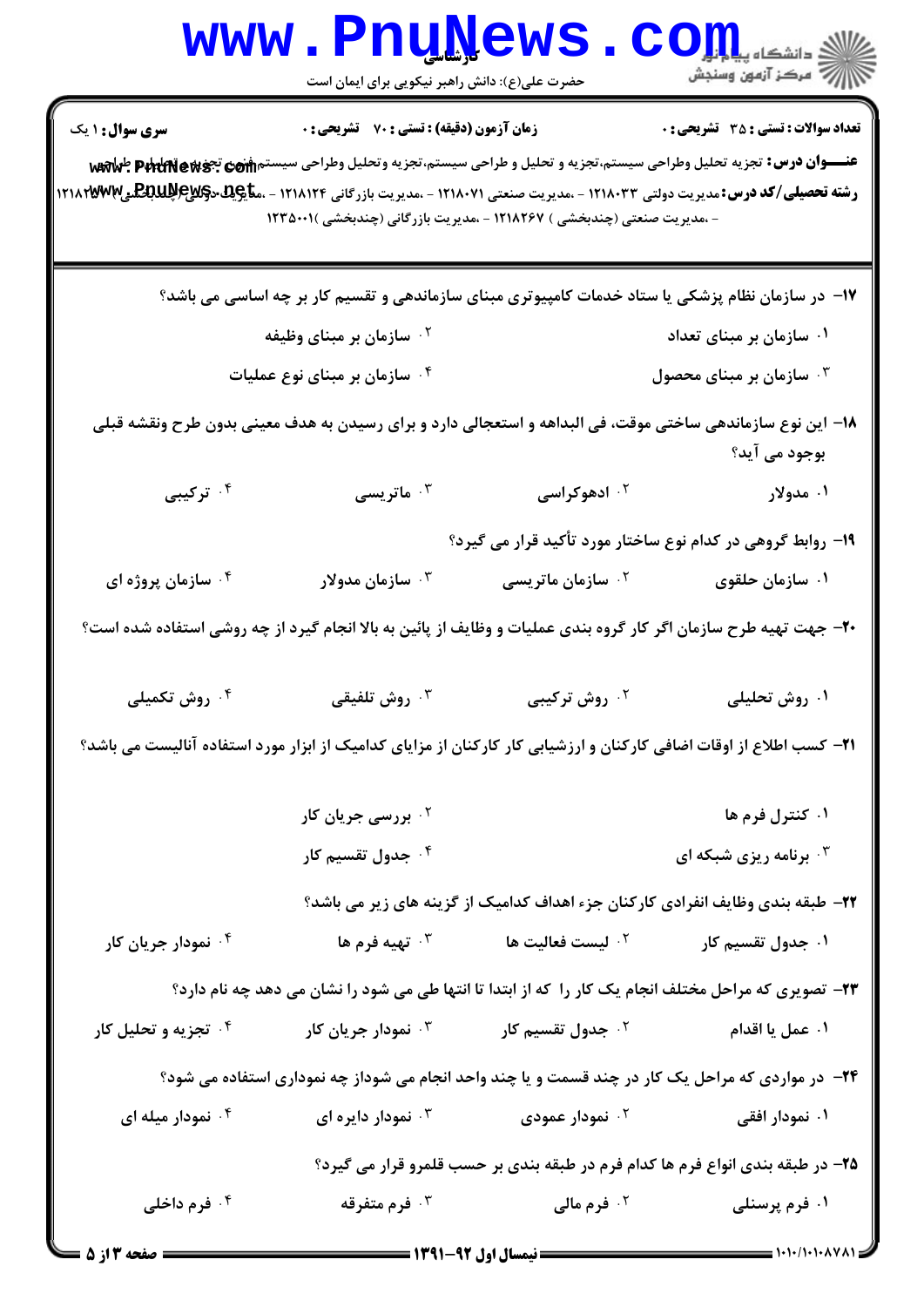|                                                                                                                                                                                     | <b>www.PnuNews</b><br>حضرت علی(ع): دانش راهبر نیکویی برای ایمان است                                                                                                                                                                                        |                           | اللاد دانشگاه پیاه <mark>برا</mark><br>۱۳۱۸ مرکز آزمهن وسنجش |  |
|-------------------------------------------------------------------------------------------------------------------------------------------------------------------------------------|------------------------------------------------------------------------------------------------------------------------------------------------------------------------------------------------------------------------------------------------------------|---------------------------|--------------------------------------------------------------|--|
| <b>سری سوال : ۱ یک</b><br><b>رشته تحصیلی/کد درس:</b> مدیریت دولتی ۱۲۱۸۰۳۳ - ،مدیریت صنعتی ۱۲۱۸۰۷۱ - ،مدیریت بازرگانی ۱۲۱۸۱۲۴ - ،م <del>تاچِلد دِکیپچرللدبلگ</del> سی۱۲۱۸۲۳ - ۱۲۱۸۲۳ | زمان آزمون (دقیقه) : تستی : 70 گشریحی : 0<br>عنـــوان درس: تجزيه تحليل وطراحي سيستم،تجزيه و تحليل و طراحي سيستم،تجزيه وتحليل وطراحي سيستم <sub>اللّ</sub> زي تجز&PruNe بالهيج<br>- ،مدیریت صنعتی (چندبخشی ) ۱۲۱۸۲۶۷ - ،مدیریت بازرگانی (چندبخشی )۰۰۱۱۳۵۰۱۱ |                           | <b>تعداد سوالات : تستی : 35 ٪ تشریحی : 0</b>                 |  |
|                                                                                                                                                                                     | ۲۶- در کدام مرحله بررسی فرم، آنالیست با استفاده از نقطه نظرات افراد ذی نفع و اشکالات واقعی تغییرات و اصلاحات مورد                                                                                                                                          |                           | نیاز را در فرم ایجاد می کند؟                                 |  |
| ۰۴ تعیین عنوان فرم                                                                                                                                                                  | ۰۳ تهیه طرح فرم                                                                                                                                                                                                                                            | <b>1. جرح و تعديل فرم</b> | ۰۱ تهیه فرم نهایی                                            |  |
| ۲۷- ثبت و حفظ اطلاعات و عملکردهای مربوط به گذشته، به منظور استفاده در حال و آینده چه نام دارد؟                                                                                      |                                                                                                                                                                                                                                                            |                           |                                                              |  |
| ۰۴ اطلاعات                                                                                                                                                                          | بايگانى $\cdot$                                                                                                                                                                                                                                            | ۰ <sup>۲</sup> پرونده     | ۰۱ سند                                                       |  |
|                                                                                                                                                                                     | ۲۸– - اگر هر واحدی در سازمان برای خود بایگانی خاصی تشکیل دهد سیستم بایگانی از چه نوعی می باشد؟                                                                                                                                                             |                           |                                                              |  |
|                                                                                                                                                                                     | ۰ <sup>۲</sup> سیستم نیمه متمرکز                                                                                                                                                                                                                           |                           | ۰۱ سیستم غیر متمرکز                                          |  |
|                                                                                                                                                                                     | ۰ <sup>۴</sup> سیستم تلفیقی                                                                                                                                                                                                                                |                           | ۰ <sup>۳</sup> سیستم متمرکز                                  |  |
| ۲۹- لزوم تطابق با تغییرات و تحولات، کدام یک از اصول بایگانی را ایجاب می کند؟                                                                                                        |                                                                                                                                                                                                                                                            |                           |                                                              |  |
|                                                                                                                                                                                     | ۰ <sup>۲</sup> قابلیت انعطاف                                                                                                                                                                                                                               |                           | ۰۱ قابلیت اجرا                                               |  |
|                                                                                                                                                                                     | آسان بودن $\cdot$ ۴ آسان $\cdot$                                                                                                                                                                                                                           |                           | دقت و سرعت $\cdot$                                           |  |
| ۳۰– طبقه بندی اسناد و پرونده ها بر مبنای استانهای کشور بر اساس کدام روش تنظیم اسناد صورت گرفته است؟                                                                                 |                                                                                                                                                                                                                                                            |                           |                                                              |  |
|                                                                                                                                                                                     | <sup>۲</sup> ۰ روش شماره ای                                                                                                                                                                                                                                |                           | ۰۱ روش الفبایی                                               |  |
|                                                                                                                                                                                     | ۰ <sup>۴</sup> روش جغرافیایی                                                                                                                                                                                                                               |                           | روش تاریخی $\cdot^{\mathtt{v}}$                              |  |
| ۳۱– اگر آنالیست زمان انجام فعالیت را بدون در نظر گرفتن مشکلات و عوامل نامساعدی که ممکن است در آینده پیش آیند<br>تخمین بزند برآورد زمانی آن از چه نوعی می باشد؟                      |                                                                                                                                                                                                                                                            |                           |                                                              |  |
|                                                                                                                                                                                     | ۰ <sup>۲</sup> بر آورد بدبینانه                                                                                                                                                                                                                            |                           | ۰۱ بر آورد خوش بینانه                                        |  |
|                                                                                                                                                                                     | ۰ <sup>۴</sup> بر آورد زمان انتظار                                                                                                                                                                                                                         |                           | برآورد زمان محتمل $\cdot^{\mathsf{\texttt{w}}}$              |  |
|                                                                                                                                                                                     |                                                                                                                                                                                                                                                            |                           |                                                              |  |